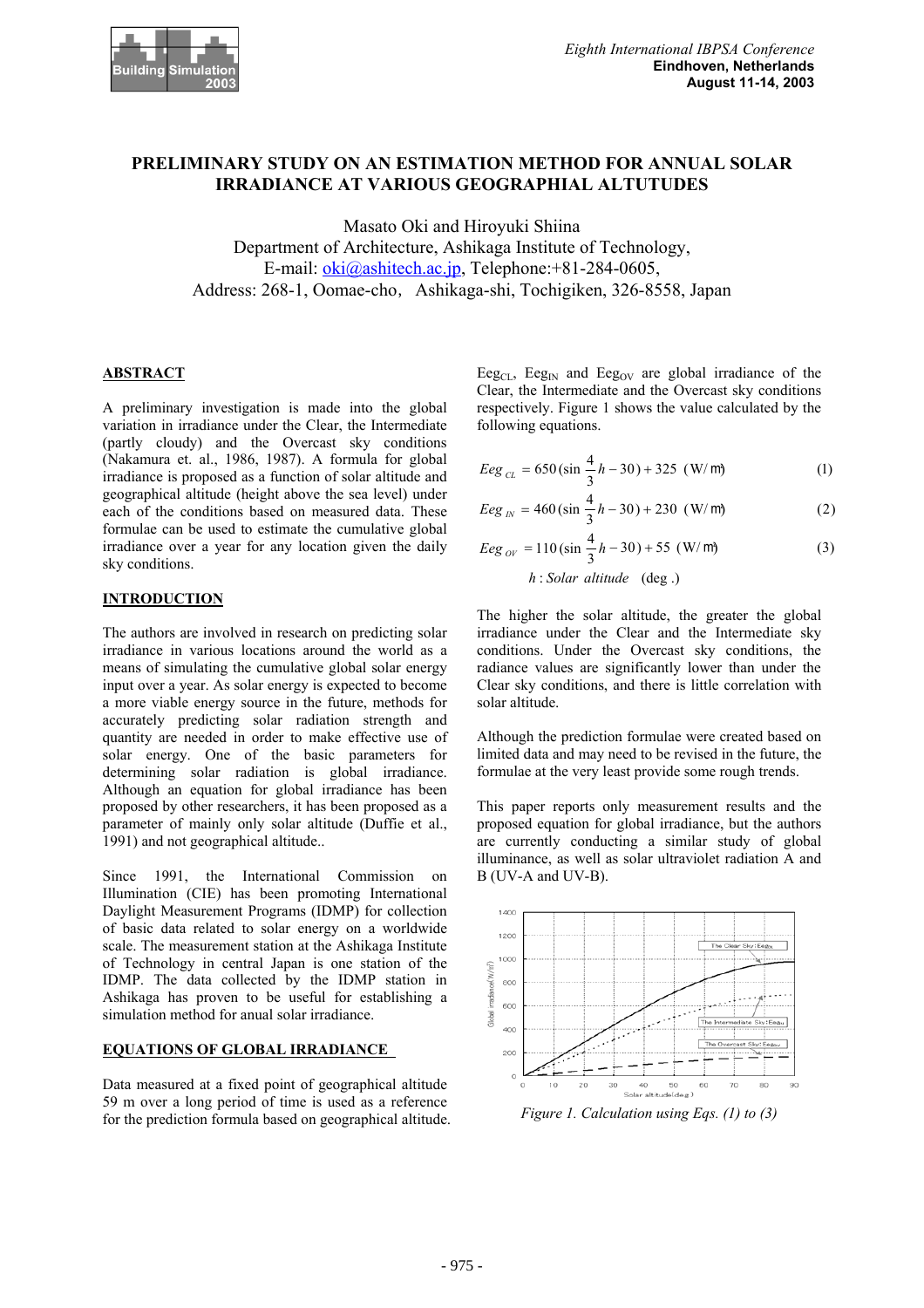



*Figure 2. Measured data for the Clear sky conditions* 



*Figure 3. Measured data for the Intermediate (partly cloud) sky conditions* 

*Table 1. Error of calculated values* 

|      | Clear<br>skv | Intermediate<br>skv | Overcast<br>skv |
|------|--------------|---------------------|-----------------|
|      | ገ9747        | 0.7056              | 0.5719          |
| MBF. | $-0.0419$    | $-00117$            | - 0 1071        |

*Figure 4. Measured data for the Overcast sky conditions*

Figures 2 to 4 plot the measured global irradiance values against solar altitude for the three sky conditions, and Table 1 shows the error of the calculated values in comparison to this measured data.

In the table, the Pearson relative equation (R) and mean bias error (MBE) were calculated as follows.

$$
R = \frac{\sum_{i} ((y_i - y_{ave})(x_i - x_{ave}))}{\sum_{i} ((y_i - y_{ave})^2 (x_i - x_{ave})^2)}
$$
(4)

 $x_{ave}$ : Average estimated value  $x_i$ : Estimated value y<sub>ave</sub>: Average measured value y<sub>i</sub>: Measured value

 $M \, BE = M \, BE \, _0/M \, _{ave}$ 

$$
MBE_0 = \sum_i \frac{C_i - M_i}{N}
$$
 (5)

*N Number of data* : *M*<sub>*i*</sub>: *Measuredva* lue  $C_i$ : *Estimatedv alue M*<sub>ave</sub>: Average of all measured data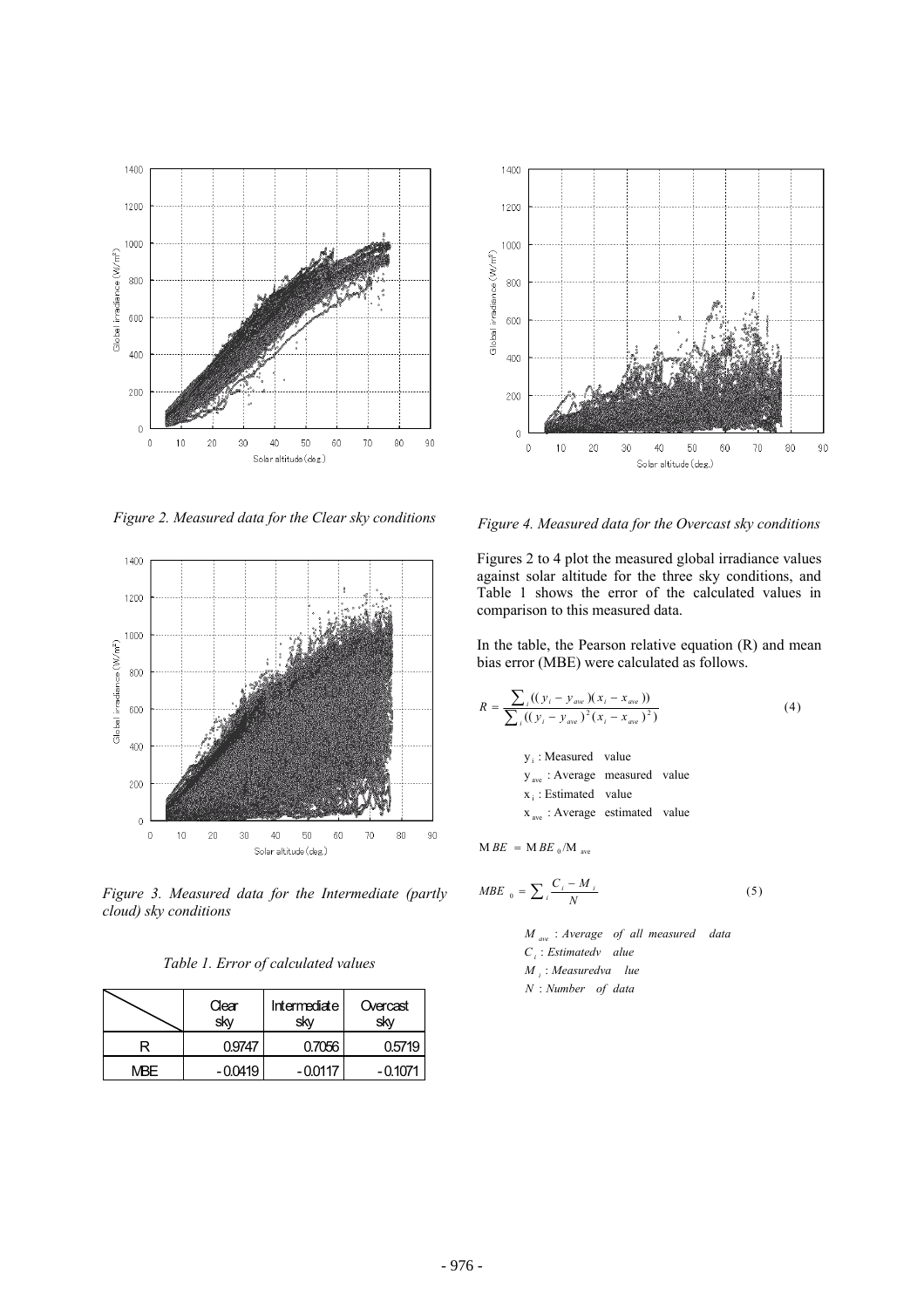#### **EFFECT OF GEOGRAPHICAL ALTITUDE**

The data measurement at the fixed point of geographical altitude 59 m is plentiful and reliable. The measured data shown in Figure 5 represents the approximate value for each geographical altitude. There is a distinct variation in global irradiance with altitude, and this trend was used to created a prediction formula in reference to the data obtained at 59 m, as follows.

$$
Eeg_{CL} = (650(\sin{\frac{4}{3}h} - 30) + 325)
$$
  
×(0.00008hg + 1) (W/m<sup>2</sup>) (6)

hg :Geographical altitude[m]

The higher the geographical altitude and solar altitude, the greater the global irradiance. Figure 5 shows the values calculated according to the prediction formula together with the measured data at several geographical altitudes. Table 2 shows the error between the calculated value and the measured data of global irradiance at four locations.

*Table 2. Error of calculated values* 

|      | Mandi  | La:Paz<br>Titikaka.Lake | KuramPass Creknutaya |           |
|------|--------|-------------------------|----------------------|-----------|
|      | 0.9988 | 0.9970                  | 0.9982               | 0.9996    |
| МBЕ  | 0.0033 | 0.0110                  | $-0.0100$            | $-0.0409$ |
| RMSE | 0.0123 |                         | ገበ443                | 0.0419    |

In the table 2, the root mean square error (RMSE) is calculated by the following equations.

$$
RMSE = RMSE_0/M_{ave}
$$

$$
RMSE_0 = \sqrt{\sum_{i} \frac{(C_i - M_i)^2}{N}}
$$
 (7)



*Figure 5. Predicted and measured global irradiance* 

### **ESTIMATION OF CUMULATIVE GLOBAL IRRADIANCE OVER A YEAR**

The frequency of each sky condition throughout the year can be estimated from the yearly average sunshine duration for the target location using a formula proposed previously by the present authors (Nakamura et al., 1986, 1987)(Oki et al., 2002). The average sunshine duration can be easily obtained from meteorological records at almost places around the world.  $P_{CL}$ ,  $P_{IN}$  and  $P_{OV}$ indicate the proportions of the Clear, the Intermediate (partly cloudy) and the Overcast sky conditions over a year, and are calculated by the following equations.

$$
P_{CL} = \frac{5.689}{1.054 - \sigma / 100} - 5.397 \quad (*)
$$
 (8)

$$
P_{I\!N} = 100 - \frac{5.689}{1.054 - \sigma / 100} - \frac{78.629}{0.551 + \sigma / 100} + 56.091 \text{ (*)}
$$
 (9)

$$
POV = \frac{78.629}{0.551 + \sigma / 100} - 50.694 \quad (*)
$$
 (10)

 $\sigma$  : Yearly average sunshine duration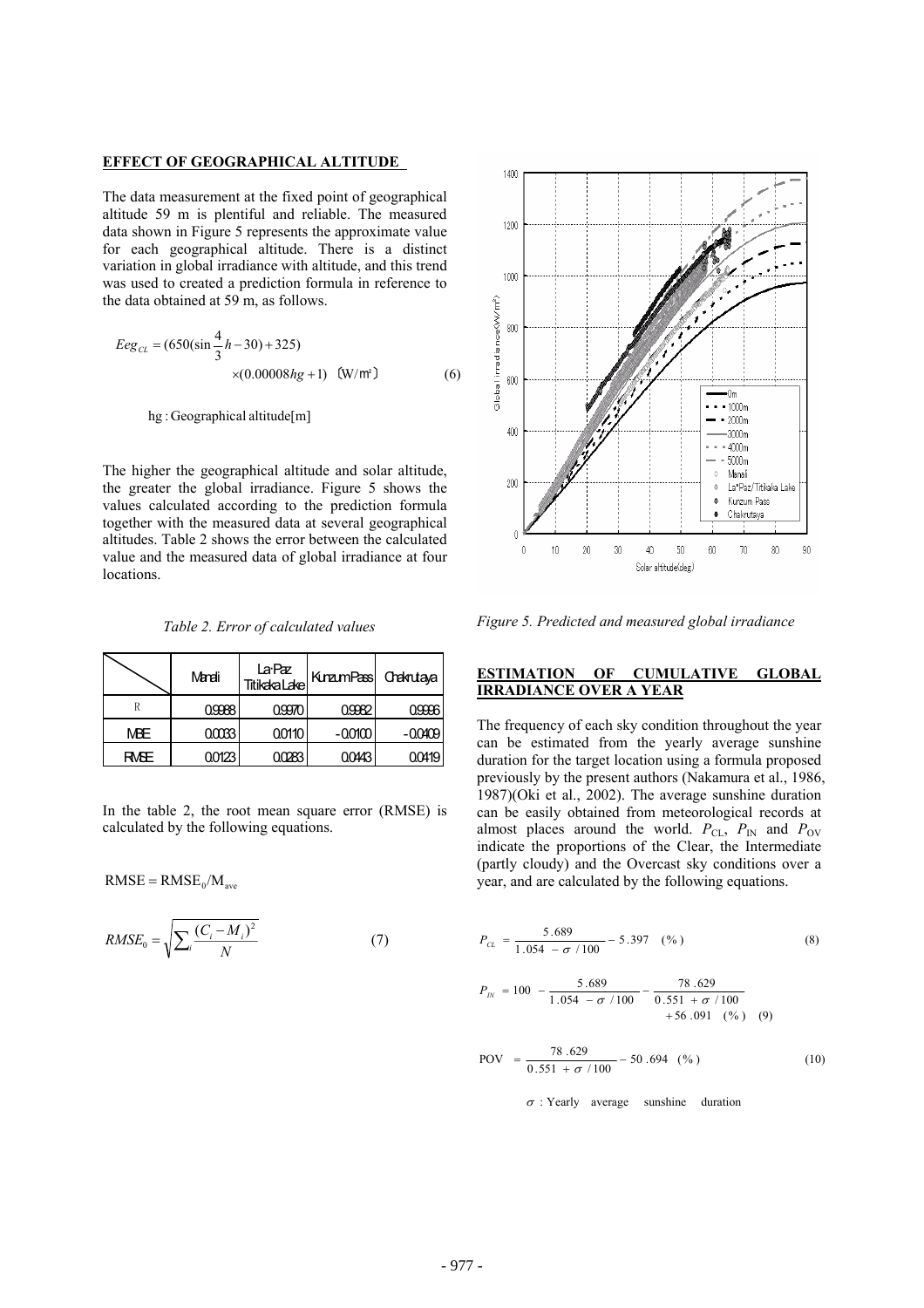The cumulative global irradiance throughout a year can then be calculated using the proportions of sky conditions above and the global irradiance equations assuming 100% of each sky condition. That is, using the following equations for each sky condition;

$$
Eeg_{CLy} = \sum_{h=0}^{90} (Eeg_{CL}(h) \times ht(h)) \times (60 \times 10^{-6}) (MJ/m) (11)
$$

$$
Eeg_{INy} = \sum_{h=0}^{90} (Eeg_{IN}(h) \times ht(h)) \times (60 \times 10^{-6}) (MJ/m) \quad (12)
$$

$$
Eeg_{OVy} = \sum_{h=0}^{90} (Eeg_{OV}(h) \times ht(h)) \times (60 \times 10^{-6}) \ (MJ/m) \ (13)
$$

ht : Numbers of occurrence of each solar altitude

and multiplying by the relevant proportion of each sky condition as calculated above, gives the following formula.

$$
Eeg_y = (Eeg_{\text{CLy}} \times P_{\text{CL}}) + (Eeg_{\text{INy}} \times P_{\text{IN}})
$$
  
+
$$
(Eeg_{\text{O/y}} \times P_{\text{OV}}) \text{ (MJ/m)}
$$
 (14)

The estimated irradiance and measured data are compared in Figure 6, and the relative error is shown.



*Figure 6. Estimated and measured cumulative global irradiance over a year* 

### **MEASUREMENT METHODS**

Global irradiance, global illuminance and ultraviolet radiation have been measured by the authors at several locations in Japan and the rest of the world using fixed and mobile measurement systems (Shiina et al., 2001, 2002). Only the data for global irradiance is addressed in this study.

#### (1) Fixed measurements

Consecutive automatic measurements were taken by the Solar Radiation Automatic Measurement System installed in the "Square of Wind and Light" (latitude 36.34°N, longitude 139.40°E, altitude 49 m) on the campus of the Ashikaga Institute of Technology. The sensors of the fixed measurement system were installed on a 10 m-high measurement platform located at an altitude of 49 m.

These measurements were taken in concert with the IDMP, and measurements of global irradiance, global illuminance, UV-A, UV-B and other properties have been taken regularly since 1995.

In July 2001, the system progressed to an Internet-based weather observation system called the Net Meteorological Observatory (www.net-eko.com, powered by EKO Instruments, Japan) to allow continuation of the automatic measurements.

### (2) Mobile Measurements

Mobile measurements were taken using a compact and lightweight portable solar radiation measurement system capable of automatically recording data.

### **MEASUREMENT LOCATIONS**

Measurements were taken at various locations around the world between 1997 and 2001, including six locations in South America (Ecuador, Bolivia, and Brazil), ten locations in China, several locations in India and Europe, one site each in Nepal and Iceland, and at three mountains in Japan, with geographical altitudes ranging from 40 to 5,200 m. The present study examines selected data from Ashikaga, Mt. Akagi, Mt. Norikura, and India and Bolivia under the Clear sky conditions.

Mt. Akagi in Gunma Prefecture, Japan, has several peaks, the highest of which is 1,828 m, and also has a crater lake. The measurement points are located at geographical altitudes of 500, 950, and 1,400 m on the highest peak, the highest of which has an unobstructed view of the sky on the southern slope of the mountain. Measurements were taken simultaneously at these points in May 2001.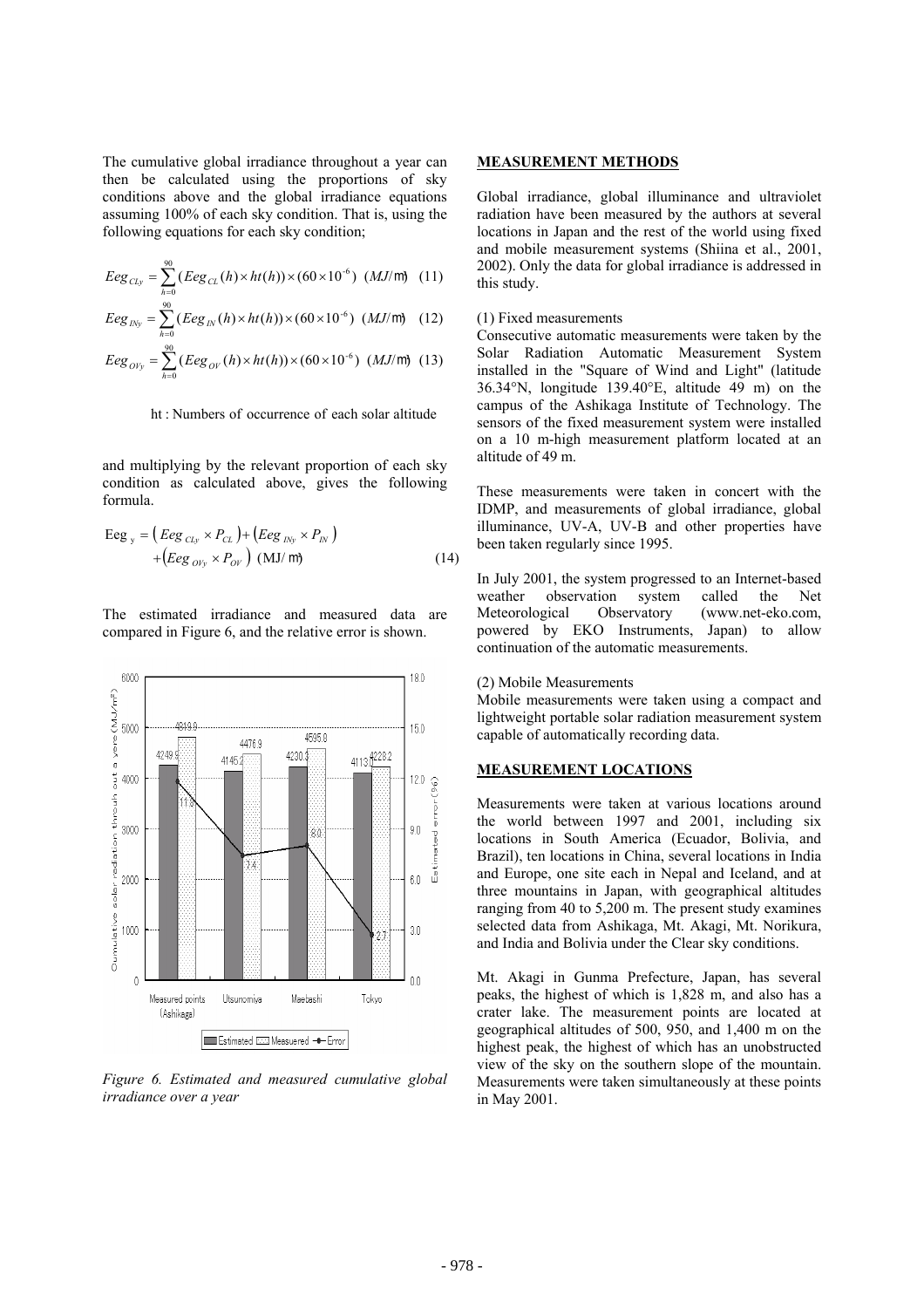Mt. Norikura in Nagano Prefecture, Japan, has several smaller peaks with craters connected to the main peak (3,026 m). The Mt. Norikura Tatami-daira parking area, at an altitude of 2,702 m, is the highest point accessible by car in Japan. The measurement points are located at geographical altitudes of 1,580, 2,702, 2,570, and 3,026 m, the highest of which has an unobstructed view of the sky from the eastern slope of the mountain. Measurements were taken simultaneously at these points over a three-day period in July 2001.

The mobile measurement points at high geographical altitude in India and in Bolivia are shown in Table 3. Manali town in India is located at a mountain slope and Kunzan Pass in India is located on a mountain highway, and both points have an unobstructed view of the sky. La-Paz is a high altitude city, Titikaka Lake is a high altitude lake and Chakrutaya is the highest ski field in the world in Bolivia. These all points have an unobstructed view of the sky.

*Table 3. Mobile measurement locations in India and Bolivia*

| Country | Measured point       | Geographical<br>altitude (m) |  |
|---------|----------------------|------------------------------|--|
| India   | Manali               | 1962                         |  |
|         | La Paz               | 3850                         |  |
| Bolivia | <b>Titikaka Lake</b> |                              |  |
| India   | Kunzum Pass          | 4551                         |  |
| Bolivia | Chakrutaya           |                              |  |

# **DATA RECORDING**

The major elements related to solar radiation are the latitude, longitude, and measurement date and time, which are related to solar altitude and climate, which in turn is related to sky conditions, daylight hours, the amount of cloud, and cloud conditions.

However, it is difficult to record details of the sky condition at each site, and even if recorded will change over time, thus making it impossible to record any conditions except those at the instant at which the measurement was taken. This makes it virtually impossible to accurately record mobile measurements that are taken while moving from one location to another. Thus, when taking mobile measurements, weather conditions including the amount of cloud and cloud conditions were only recorded by sight and camera.

The sky condition for the fixed measurements were recorded on the basis of records from the Kumagaya meteorological observatory located approximately 23 km south of the measurement station at the Ashikaga Institute of Technology.

# **CONCLUSIONS**

The measured data shows that the higher the solar altitude, the greater the global irradiance under the Clear and the Intermediate (partly cloudy) sky conditions. Under the Overcast sky conditions, the radiance values are significantly lower an exhibit little correlation with solar altitude. Estimation formulae for the three sky conditions are proposed based on long-term data measured at a fixed station in Japan. In the future, these formulae should be modified taking into account the latitude, climate etc. of various locations to give a more precise estimation model that can be applied to more locations around the world.

A simple estimation method for cumulative global irradiance over a year at any location in the world was proposed using the yearly sunshine duration.

A formula for global irradiance as function of solar altitude and geographical altitude was proposed for the Clear sky condition.

 $Egl_{CL}$ =[650(sin4/3h-30)+325]x(8x10<sup>-5</sup>hg+1) (W/m<sup>2</sup>) *(15) h:Solar altitude(deg.) hg:Geographical altitude(m)*

Formulations for the Overcast and the Intermediate (partly cloudy) sky conditions are currently under investigation and will be presented in the future.

### **ACKNOWLEDGEMENTS**

This research was funded in part by a 2000 Private University Ordinary Expense Grant Special Award (for specific educational research), a 2001 and 2002 Higher Education Research Promotion Innovation Expense Grant, in collaboration with the Ashikaga Institute of Technology Collaborative Research Center in 2001 and 2002.

### **REFERENCES**

Duffie,J.A., Beckman,W.A. 1991. Solar Engineering of Thermal Processes (Second Edition), pp.58-98, John Willey & Sons, Inc.